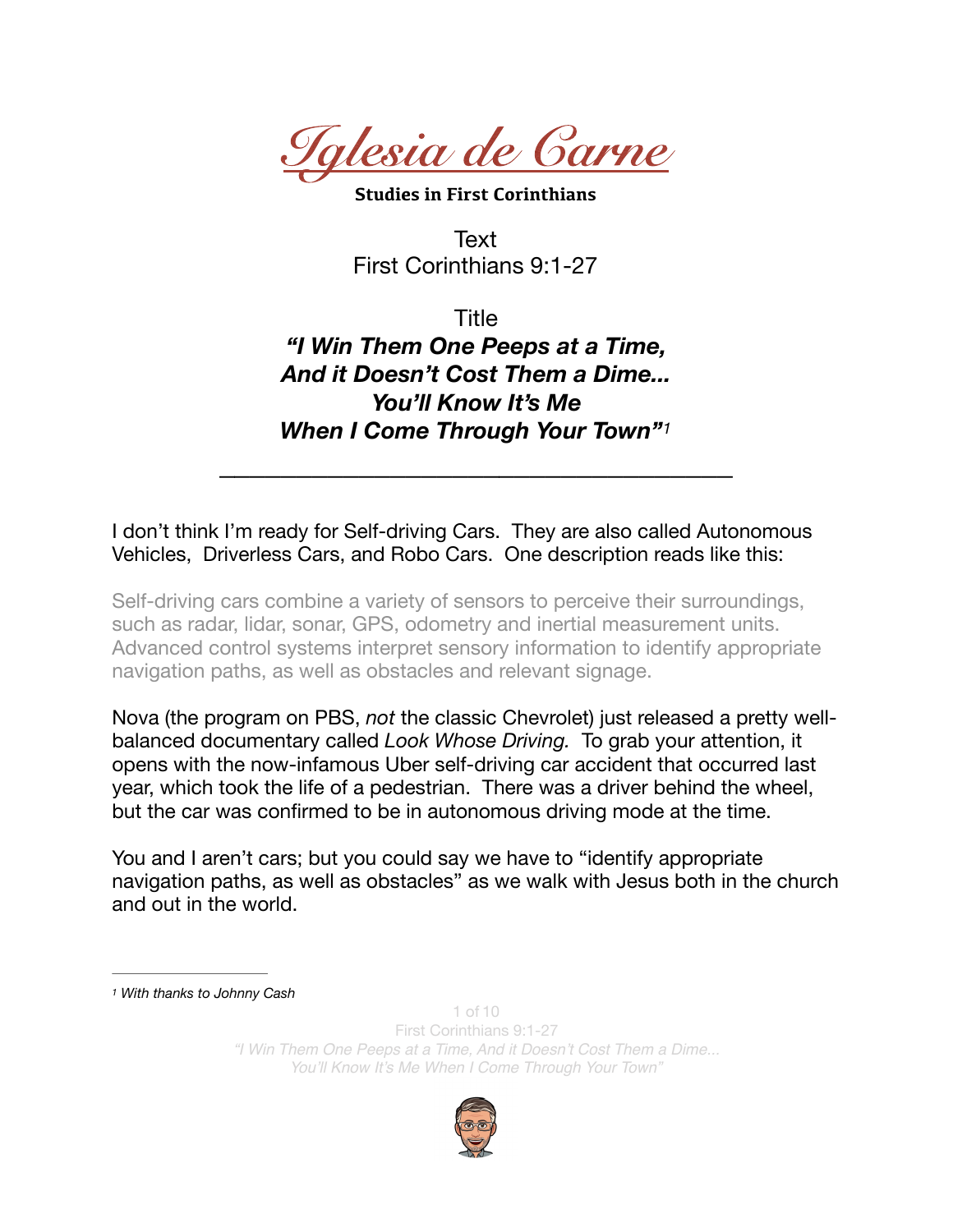Do you remember the bumper-sticker that read, *Jesus is My Co-pilot?* That's downright demeaning. Jesus better be **piloting** my life.

That doesn't mean that we can kick-back and enjoy the sights while Jesus takes the wheel. We are involved, actively making decisions, determining how to interpret and apply the Bible, as we progress on the narrow way and look forward to reaching the Golden City, whose builder and maker is God.

The apostle Paul is going to tell us how he navigated. He mentions "the Gospel" no less than nine times in these few verses - in 12, 14, 16, 18 & 23. He defends his activities in the church and in the world, among different groups, saying, "Now this I do for the gospel's sake..." (v23).

We, too, are to navigate our walk with Jesus by the Gospel. We'll see some of what that means as we work through chapter nine. I'll organize my comments around two points: **#1 Let The Gospel Determine When To Wave Your Rights In The Church** and **#2 Let The Gospel Determine When To Wave Your Rights In The World.** 

## **#1 - Let The Gospel Determine When To Wave Your Rights In The Church (v1-18)**

BTW: Human errors cause 94% of all serious motor vehicle accidents. Robots can't do much worse.

The Gospel is that Jesus, God in human flesh, was crucified, buried and rose again, appearing to Peter and the other disciples and then to a great number (First Corinthians 15:1-5).

"He was crucified for our sins and was raised for our justification" (Romans 4:25).

Paul preached the Gospel in Corinth. Men and women, mostly Gentiles but also Jews, were saved. They began to seek each other out, and gather together. But like any gathering of imperfect people, problems arose.

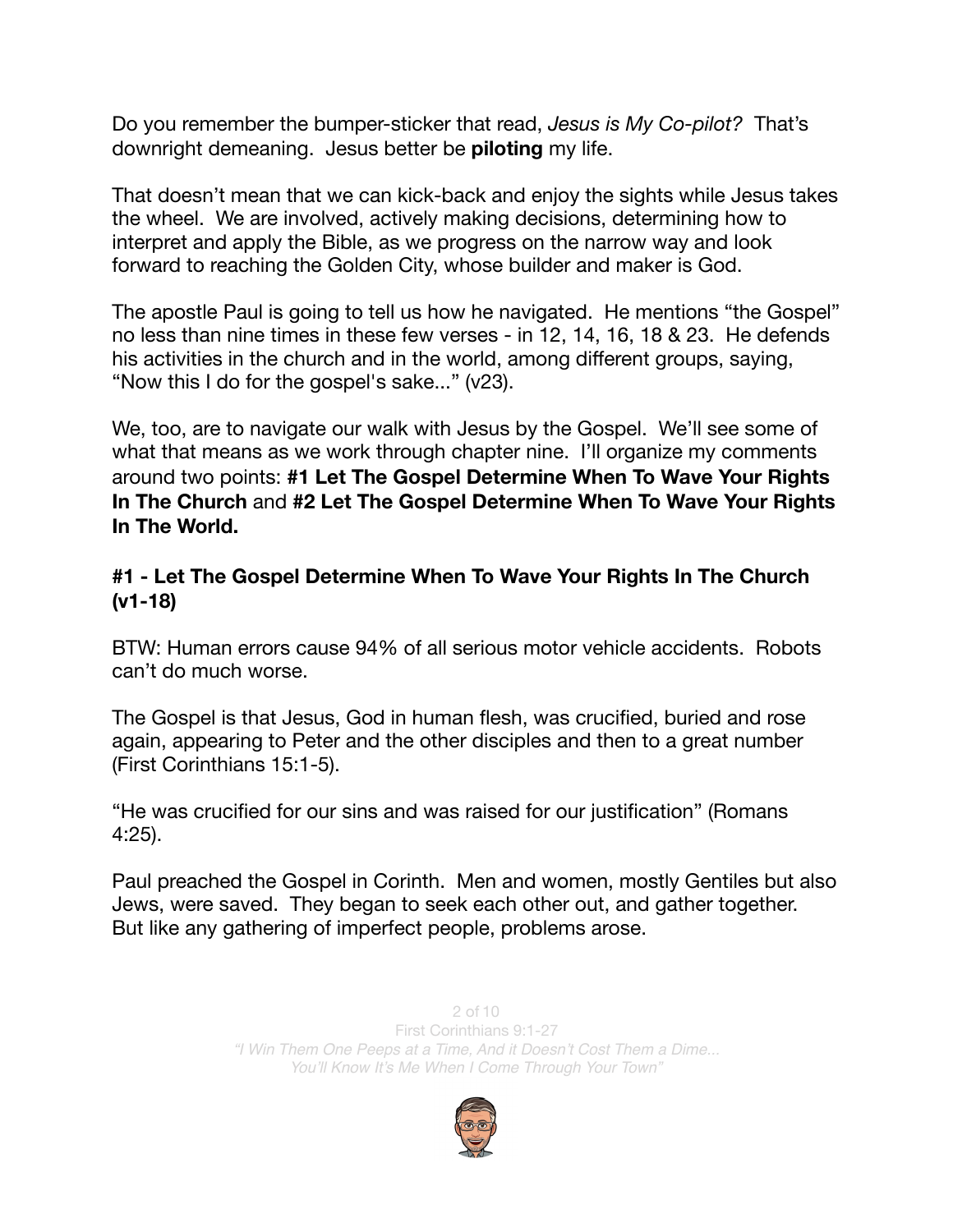Paul had written them a letter, prior to this one, in which he addressed their problems.

The believers did not like his answers, so they disobeyed Paul. But in order to feel justified in disobeying an apostle, they took a second look at him. They suggested that he was not a 'real' apostle, like the twelve.

Paul felt he needed to answer their criticism, but he skillfully wove into his answer a bedrock principle: You should be ready to wave your rights if exercising or demanding them might hinder the Gospel.

1Co 9:1 Am I not an apostle? Am I not free? Have I not seen Jesus Christ our Lord? Are you not my work in the Lord?

These questions all require an exclamatory *"Yes!"* answer:

- "Am I not an apostle?" Yes, he was, in the unique first century sense of laying the foundation for the church and exercising signs and wonders.
- "Am I not free?" As an apostle, under the Lord's authority, he was "free" from anyone else's opinions or criticisms or leading.
- "Have I not seen Jesus Christ our Lord?" Yes, he had, on the road to Damascus. It was one of the requirements for an apostle that they had seen the risen Lord.

1Co 9:2 If I am not an apostle to others, yet doubtless I am to you. For you are the seal of my apostleship in the Lord.

Paul had founded their church and performed the miraculous works of an apostle among them. Even if others wanted to, they could not reasonably deny his apostleship in Corinth. Their criticism was a miscalculated dodge for their disobedience.

1Co 9:3 My defense to those who examine me is this:

1Co 9:4 Do we have no right to eat and drink?

1Co 9:5 Do we have no right to take along a believing wife, as *do* also the other apostles, the brothers of the Lord, and Cephas?

1Co 9:6 Or *is it* only Barnabas and I *who* have no right to refrain from working?

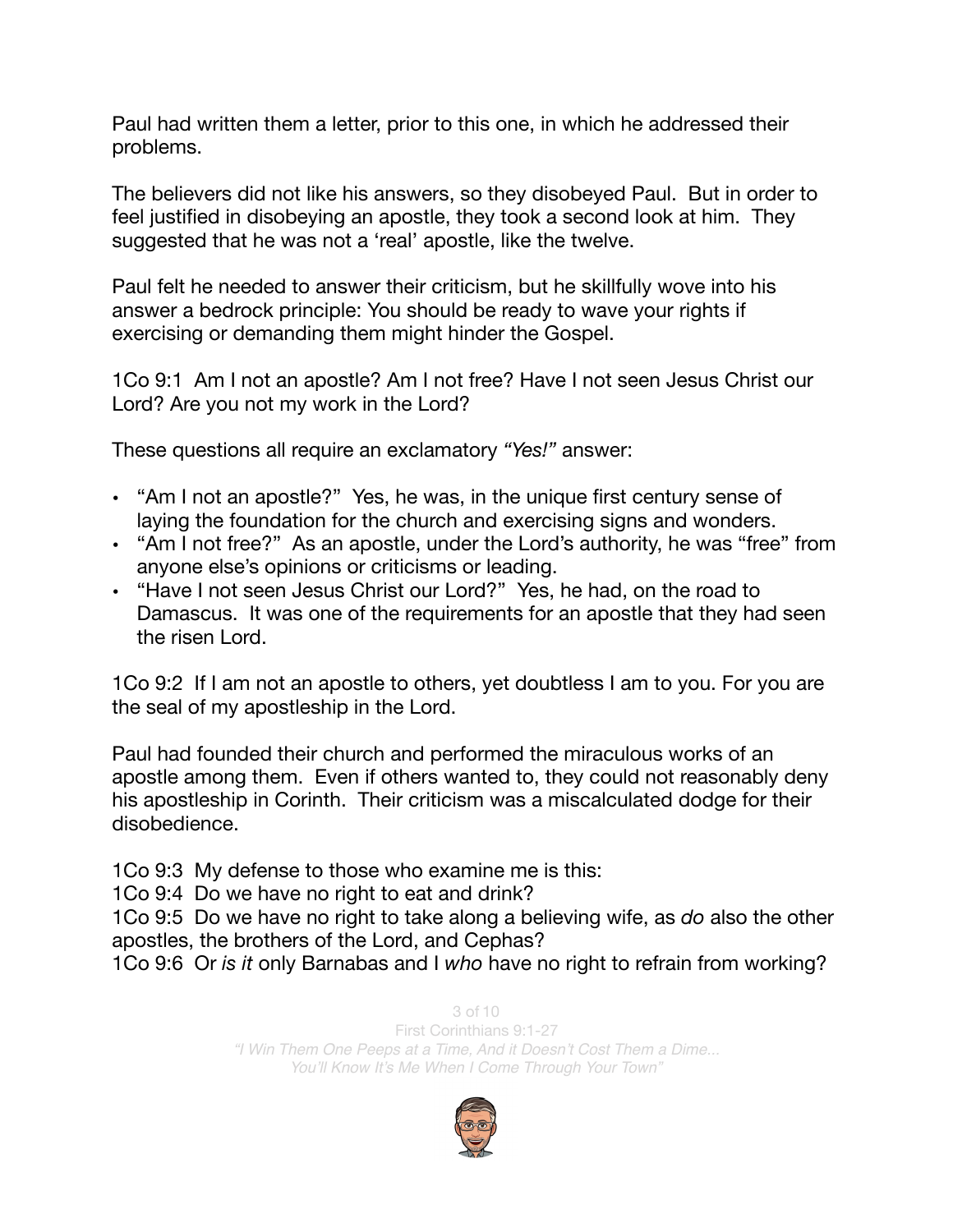These next three *"Yes!"* questions reveal three specific criticisms the Corinthians leveled against Paul's apostleship:

- 1. Paul did not ask them for support, to be able to "eat and drink." He worked to support himself. Apparently other apostles did receive support. So they concluded Paul was not a bonafide apostle.
- 2. Paul and Barnabas didn't travel with wives like other apostles.
- 3. The Corinthians didn't think it was "right" for an apostle to work. This might be a criticism that Paul wasn't totally committed to the work of the ministry.

Thus they had formulated their own criteria for apostleship: An apostle must receive support rather than support himself, and he must travel with his wife. Notice none of it was spiritual; it was all fleshly.

1Co 9:7 Who ever goes to war at his own expense? Who plants a vineyard and does not eat of its fruit? Or who tends a flock and does not drink of the milk of the flock?

These three illustrations from everyday life show that the receiving of material support for your work is customary. Apostleship, although a calling, is work, and those so-called have the right to support.

1Co 9:8 Do I say these things as a *mere* man? Or does not the law say the same also?

1Co 9:9 For it is written in the law of Moses, "YOU SHALL NOT MUZZLE AN OX WHILE IT TREADS OUT THE GRAIN." Is it oxen God is concerned about? 1Co 9:10 Or does He say *it* altogether for our sakes? For our sakes, no doubt, *this* is written, that he who plows should plow in hope, and he who threshes in hope should be partaker of his hope.

The "law" that Paul quoted was Deuteronomy 25:4. The "ox" was to be permitted to eat of the grain while he labored pulling the grinding wheel. While the verse established the ethical treatment of animals under our stewardship, Paul indicated that it was also intended to be applied to the proper treatment of human laborers. The worker is worthy of wages.

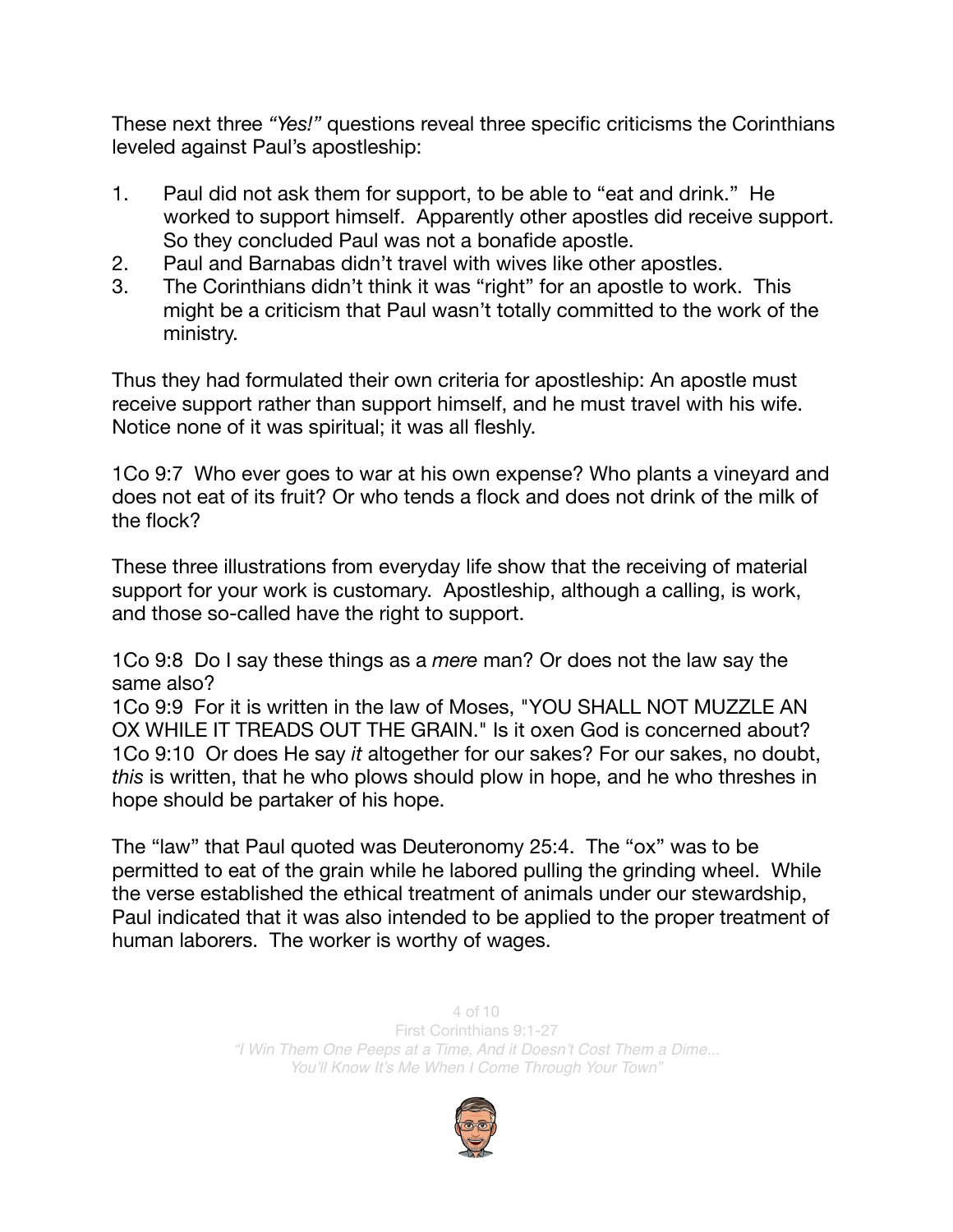1Co 9:11 If we have sown spiritual things for you, *is it* a great thing if we reap your material things?

1Co 9:12 If others are partakers of *this* right over you, *are* we not even more?...

So far this was a strange defense. Paul seemed to be agreeing with them. An apostle does have the right to receive support.

Paul and his colleagues had even more occasion to be supported by them, having founded the church by leading them to Jesus. Where was he going with this?

1Co 9:12 If others are partakers of *this* right over you, *are* we not even more? **Nevertheless** we have not used this right, but endure all things lest we hinder the gospel of Christ.

It never occurred to them that Paul was voluntarily waving his rights, and that he was doing it for them. Has it ever occurred to you... Or to us... to voluntarily wave our rights for the sake of others?

1Co 9:13 Do you not know that those who minister the holy things eat *of the things* of the temple, and those who serve at the altar partake of *the offerings of* the altar?

1Co 9:14 Even so the Lord has commanded that those who preach the gospel should live from the gospel.

In God's temple at Jerusalem, and in every pagan temple throughout the Empire, the priests were materially supported by those they ministered to. It was the expected, accepted practice. How much more deserving are ministers of the Gospel.

"Those who preach the Gospel should live from the Gospel." If you are being ministered to *spiritually* then you are to support the *ministry* materially. In Second Corinthians Paul tells us that we should give financially to the church we attend and that our giving should be regular, sacrificial, and joyful.

"Nevertheless we have not used this right, but endure all things lest we hinder the Gospel of Christ."

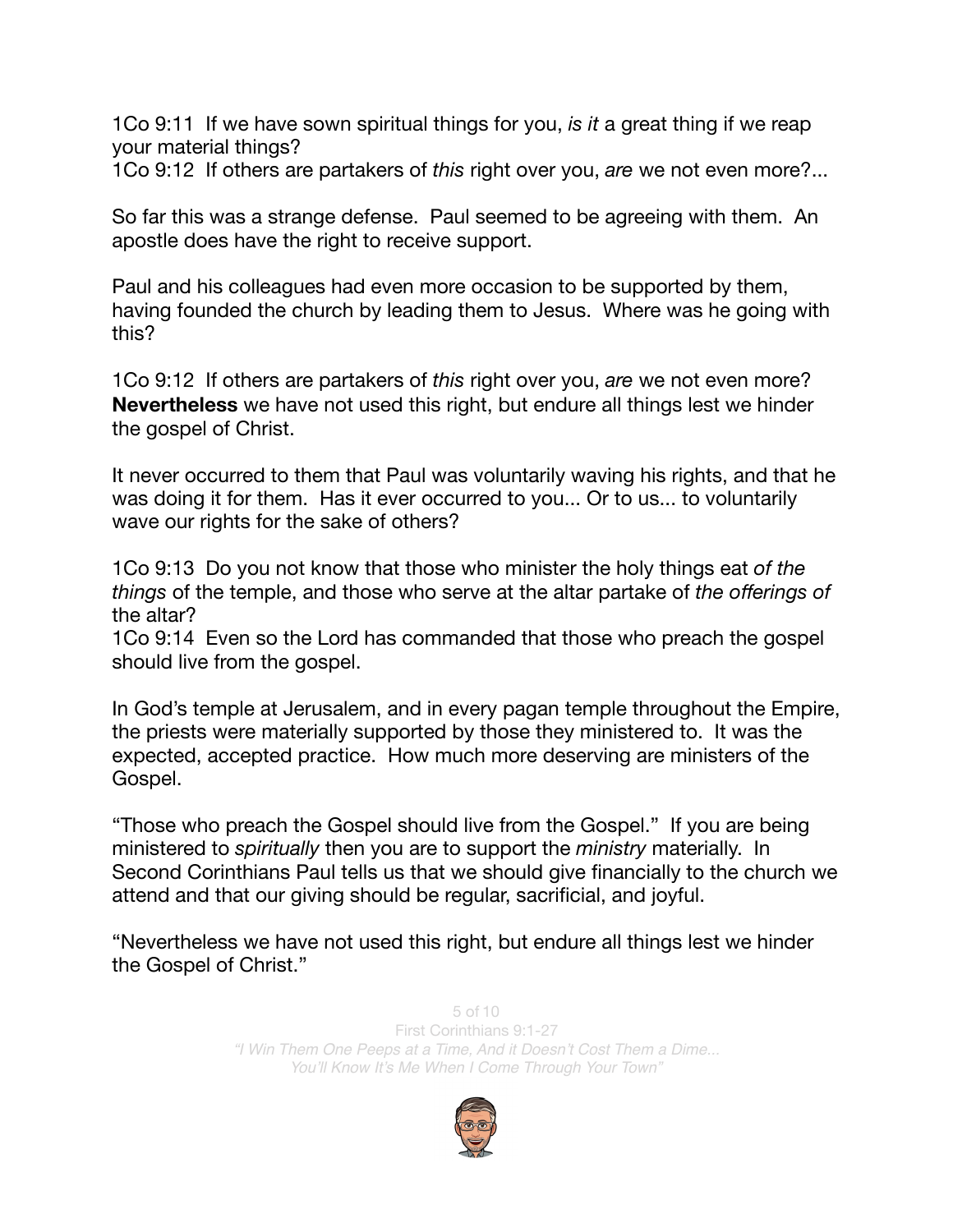Paul needed to answer the accusation that he was not a 'real' apostle; but the point he really wanted to make was that he waved his rights as an apostle in order to be most effective in sharing Jesus with others.

1Co 9:15 But I have used none of these things, nor have I written these things that it should be done so to me; for it *would be* better for me to die than that anyone should make my boasting void.

A paraphrase of this reads, "Still, I want it made clear that I've never gotten anything out of this for myself, and that I'm not writing now to get something. I'd rather die than give anyone ammunition to discredit me or impugn my motives" (The Message).

He wasn't asking for back pay; he wasn't demanding his wages. He had waved his rights.

You have the right to wave your rights - which you should if the Gospel warrants it in your situation.

Paul was extra-sensitive to any accusation that he preached the Gospel for material gain. He thus refused pay for it, so no one could impugn him, and thereby cast doubt on the Gospel itself.

Think about that word "die." It is a hyperbole to emphasize just how serious it is to be hindering the Gospel. Wages weren't the issue; winning souls was, and is.

1Co 9:16 For if I preach the gospel, I have nothing to boast of, for necessity is laid upon me; yes, woe is me if I do not preach the gospel!

He didn't choose his course of life. Jesus did, especially when He saved Paul on the road to Damascus.

1Co 9:17 For if I do this willingly, I have a reward; but if against my will, I have been entrusted with a stewardship.

I found myself consulting alternate translation quite a lot this week. Here is verse seventeen in one of them: "If this was my own idea of just another way to

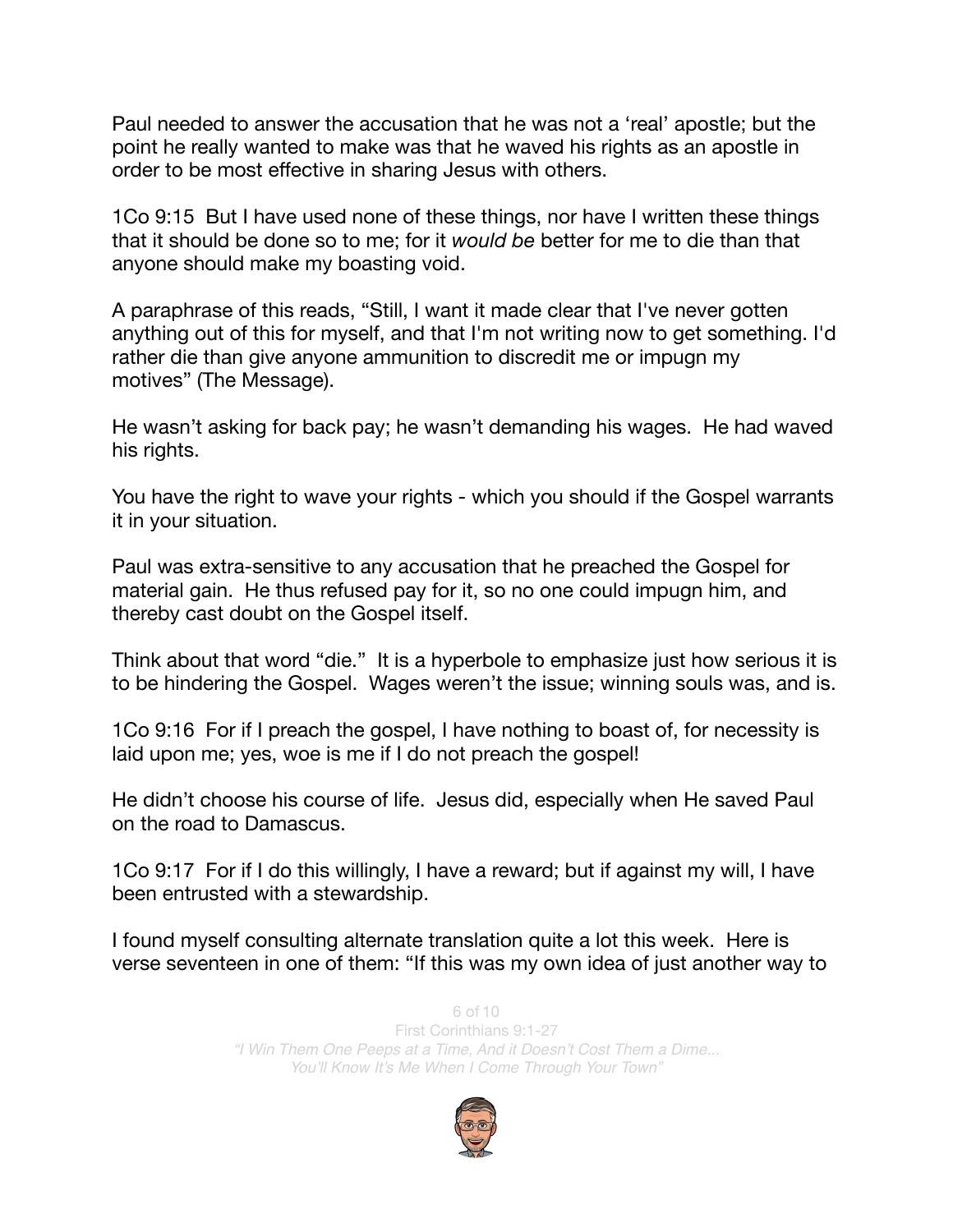make a living, I'd expect some pay. But since it's not my idea but something solemnly entrusted to me, why would I expect to get paid?"

Paul's approach to being an apostle was that it was more like a stewardship, and that he was more like a steward. A "steward" (usually a slave) was one who has been "entrusted with" managing a household. Such a person was not entitled to pay. Their needs were met by the master, and he provided everything required and requested for the carrying-out of his orders.

1Co 9:18 What is my reward then? That when I preach the gospel, I may present the gospel of Christ without charge, that I may not abuse my authority in the gospel.

It was rewarding to Paul to "present the Gospel of Christ without charge." And it kept him from abusing his apostolic authority in that he could relate to the daily struggles of the believers - many of whom were stewards and slaves.

It wouldn't be a misuse of these verses to examine our own lives. Is there something I am doing, or that I am not doing, that is hindering the Gospel from being preached by me?

Better yet, ask: "Am I a self-driving Christian, or am I navigating by the Gospel, with Jesus piloting?"

## **#2 - Let The Gospel Determine When To Wave Your Rights In The World (v19-27)**

Church planting is a commendable activity. But I think there is too much church planting where there are already churches.

That wasn't the case in the first century. Paul was pioneering churches planting them where there were none by preaching the Gospel. In his travels he would encounter Jews first, then Gentiles. The two groups were wildly different. The Gospel is universal; Jesus is the Savior of all men. As the messenger of the Gospel, Paul had to fit in with both groups. He thus waved his rights accordingly.

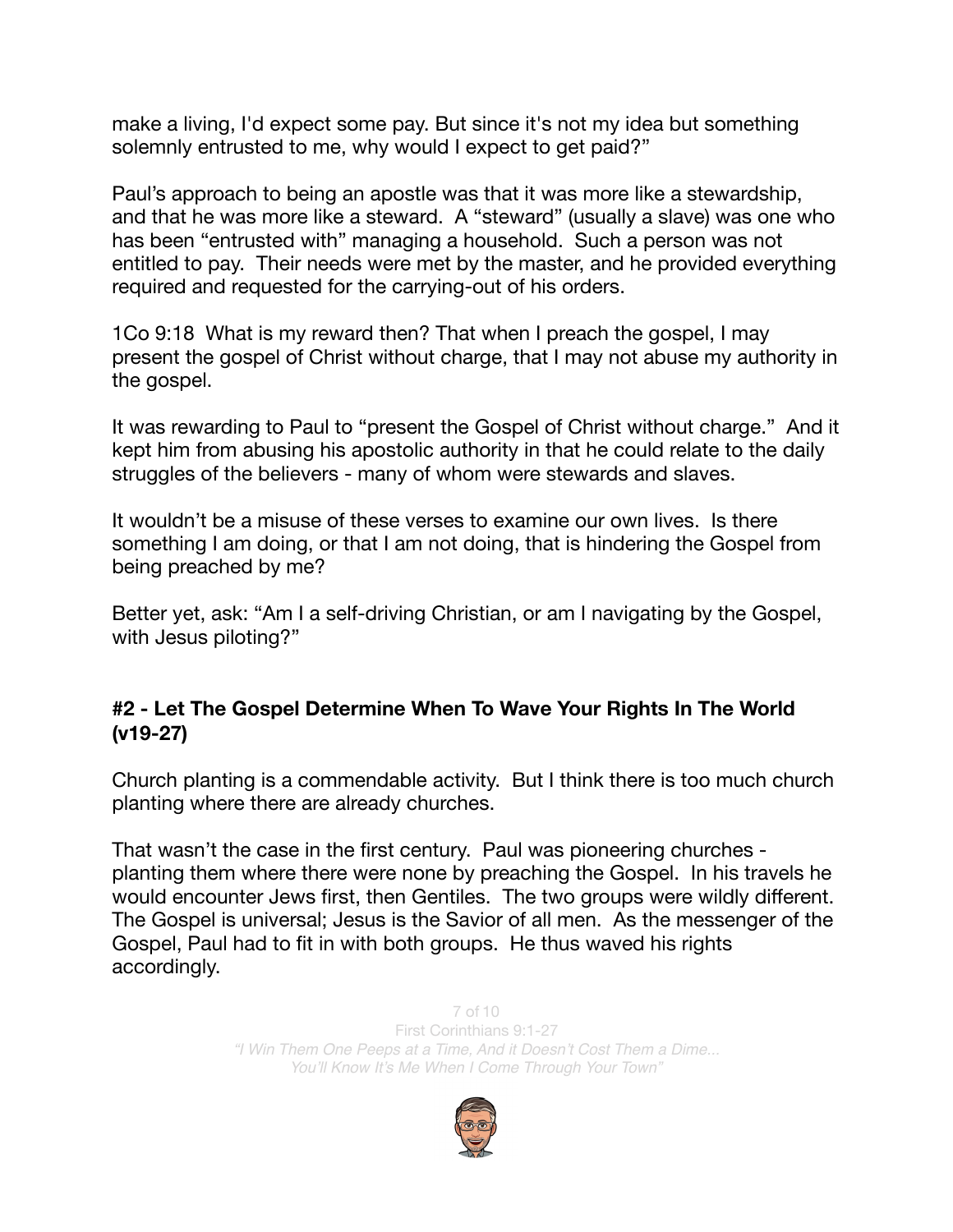1Co 9:19 For though I am free from all *men,* I have made myself a servant to all, that I might win the more;

Paul was "free from all men" in the sense that he could live as he pleased among all men so long as he didn't sin. He decided to exercise his freedom in an unusual way: By giving it up in order to serve all men.

1Co 9:20 and to the Jews I became as a Jew, that I might win Jews; to those *who are* under the law, as under the law, that I might win those *who are* under the law;

1Co 9:21 to those *who are* without law, as without law (not being without law toward God, but under law toward Christ), that I might win those *who are* without law;

1Co 9:22 to the weak I became as weak, that I might win the weak. I have become all things to all *men,* that I might by all means save some.

Paul had no problem being kosher around Jews. They were still "under the Law" of Moses.

They practiced circumcision, observed dietary restrictions, celebrated certain days on the calendar. Among them he could function "as under the Law." He could respect their customs without adopting them as being necessary for salvation. He could participate to a point. He could limit certain liberties because he loved the Jews and wanted to see them get saved.

Those "without [the] Law" (of Moses) are the Gentiles. They are all non-Jews. Around them Paul was *not* Kosher. He did not insist they be circumcised or that they restrict their diet or that they observe certain holy days. He acted as if he were "without Law." He meant that his behavior around Gentiles was not in strict outward conformity with the Law of Moses.

Around Christians who had a "weak" conscience about certain questionable things he limited his liberty.

In their case he didn't need to "win" them to salvation. His use of "win" is in the sense of not seeing them stumbled in their walk.

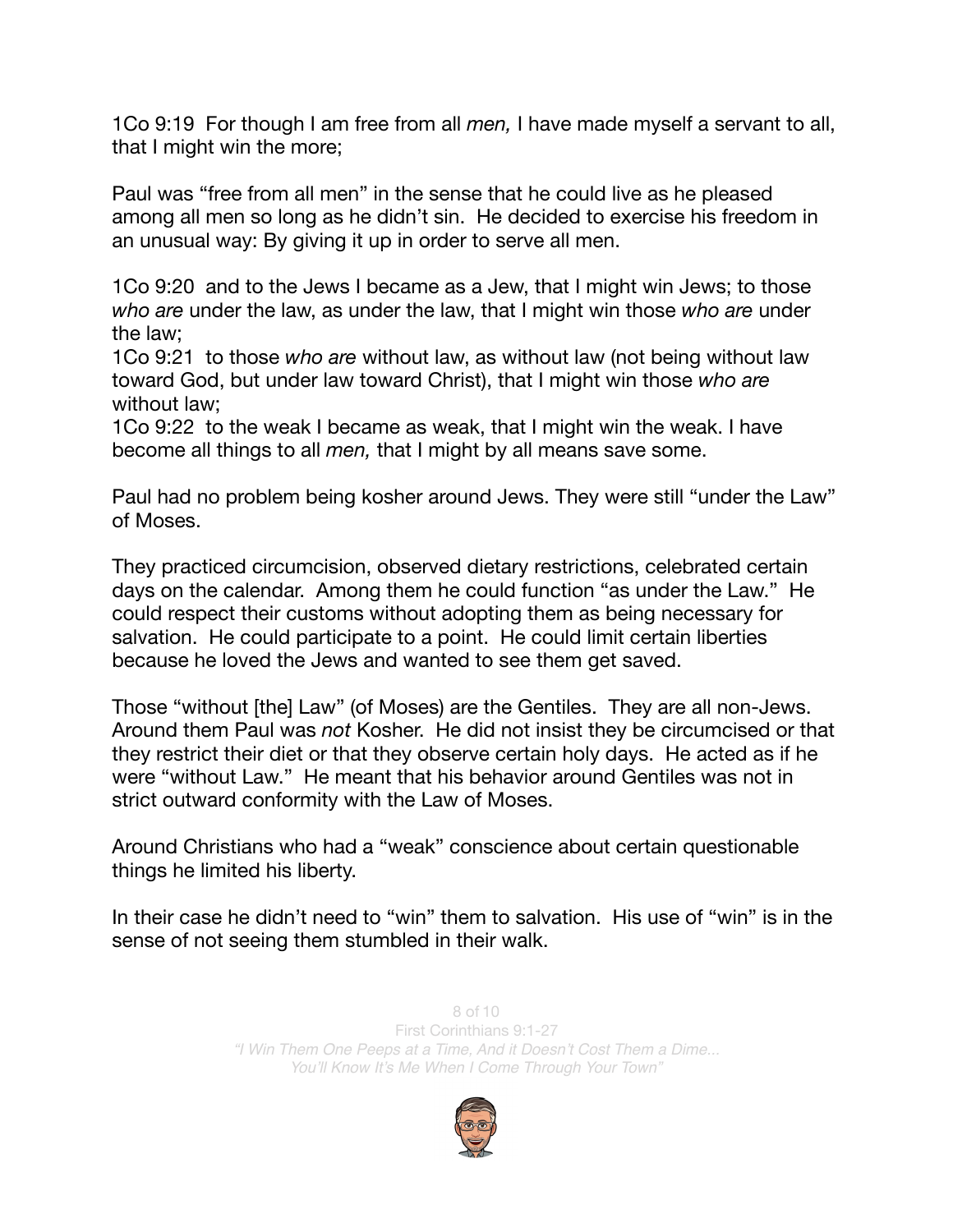Note the phrase in parenthesis in verse twenty-one. No matter who he was around Paul never violated his own biblical morality and he never diluted or altered the message of the Gospel. His methods were adaptable, however, in order that Jesus might be glorified through his sharing of the Gospel.

1Co 9:23 Now this I do for the gospel's sake, that I may be partaker of it with *you.* 

It may require what seems to be sacrifice. But it is really a very small sacrifice because you embrace representing Jesus Christ as an ambassador as a great and precious privilege.

It is by those sacrifices of his liberty that Paul was "a partaker of" the Gospel. "Partake" can mean *participate*. He was more interested in participating with God and with Christians in sharing the Gospel than he was in participating in some personal liberty.

1Co 9:24 Do you not know that those who run in a race all run, but one receives the prize? Run in such a way that you may obtain *it.* 1Co 9:25 And everyone who competes *for the prize* is temperate in all things. Now they *do it* to obtain a perishable crown, but we *for* an imperishable *crown.*

Corinth sponsored what was called the Isthmian Games. These contests were second only to the Olympics in Athens in terms of fame and popularity.

An athlete in training is "temperate in all things." It means they exercise selfrestraint in every area in order to be at their very best. They adjust their diet, their sleep cycles, and their social and personal calendars in order to be at their best.

1Co 9:26 Therefore I run thus: not with uncertainty. Thus I fight: not as *one who* beats the air.

Paul made a funny. When he said, "not with uncertainty," he pictured a runner who, upon hearing the *"Go!"* started running in the wrong direction. He didn't have the finish line in view but ran all over the place. For emphasis he switched from the track to the ring. He pictured a boxer "beat[ing] the air." He was not talking about shadowboxing. That's a good training discipline. No, he was